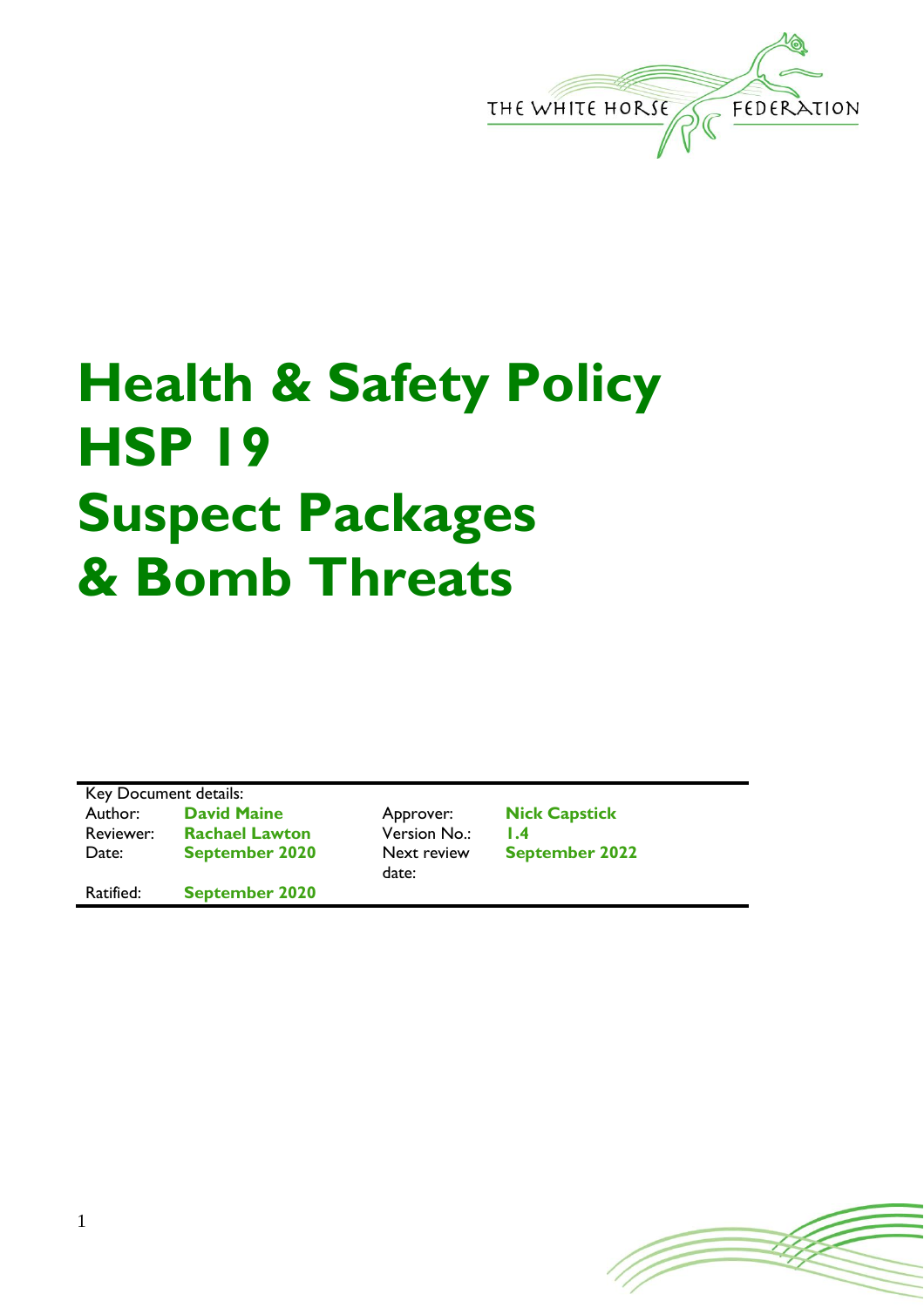

| Title:              | HSP 19 - Suspect Packages & Bomb Threats                                                                                                                                                                         |  |  |
|---------------------|------------------------------------------------------------------------------------------------------------------------------------------------------------------------------------------------------------------|--|--|
| Author(s):          | David Maine                                                                                                                                                                                                      |  |  |
| Date:               | September 2020                                                                                                                                                                                                   |  |  |
| <b>Review date:</b> | September 2022                                                                                                                                                                                                   |  |  |
| <b>Application:</b> | This policy applies equally to all The White Horse Federation (TWHF) employees<br>including agency or casual staff, and to all premises where TWHF is either the 'employer'<br>or is in control of the premises. |  |  |

|                | <b>Definitions</b>                                                                                                                                                                                                                                                                             | For the purpose of this policy, the following definitions apply;                                                                                                                                                                                                                                                                                                                                            |                                                                                                                                                                                                                                                                                                                 |  |
|----------------|------------------------------------------------------------------------------------------------------------------------------------------------------------------------------------------------------------------------------------------------------------------------------------------------|-------------------------------------------------------------------------------------------------------------------------------------------------------------------------------------------------------------------------------------------------------------------------------------------------------------------------------------------------------------------------------------------------------------|-----------------------------------------------------------------------------------------------------------------------------------------------------------------------------------------------------------------------------------------------------------------------------------------------------------------|--|
|                |                                                                                                                                                                                                                                                                                                | <b>Bomb Threat &amp;</b><br>Suspicious<br>Packages                                                                                                                                                                                                                                                                                                                                                          | Notification of a possible explosive device on the premises which may<br>come via a number of avenues:<br>Telephone threat<br>Ι.<br>2. Suspicious letter or package in the mail<br>3. Suspicious unattended baggage or package discovered in an unusual<br>location.<br>4. Intelligence provided by the police. |  |
|                | <b>Policy Aims</b><br>It is the policy of TWHF to establish and put in place procedures that minimise the risk to<br>security and safety from bomb threats on TWHF premises.                                                                                                                   |                                                                                                                                                                                                                                                                                                                                                                                                             |                                                                                                                                                                                                                                                                                                                 |  |
| <b>Policy</b>  |                                                                                                                                                                                                                                                                                                | Bomb threats are extremely rare; however, TWHF is aware of both the potential for<br>actual harm and the potential for severe disruption to its business that can be caused by<br>hoaxes and malicious threats. As a result, it is the policy of TWHF to ensure that effective<br>emergency procedure measures are implemented to safeguard TWHF, its employees and<br>others in the event of such threats. |                                                                                                                                                                                                                                                                                                                 |  |
| <b>Risk</b>    |                                                                                                                                                                                                                                                                                                | To protect TWHF employees and others against the possible risks to security and safety                                                                                                                                                                                                                                                                                                                      |                                                                                                                                                                                                                                                                                                                 |  |
|                | from a:<br>Telephone bomb threat<br>$\bullet$<br>Postal bomb threat /suspicious package or unattended suspicious baggage                                                                                                                                                                       |                                                                                                                                                                                                                                                                                                                                                                                                             |                                                                                                                                                                                                                                                                                                                 |  |
|                | <b>Responsibility</b>                                                                                                                                                                                                                                                                          |                                                                                                                                                                                                                                                                                                                                                                                                             | This responsibility is discharged primarily at the line management/operational level.                                                                                                                                                                                                                           |  |
|                |                                                                                                                                                                                                                                                                                                | <b>Roles &amp; Responsibilities</b>                                                                                                                                                                                                                                                                                                                                                                         |                                                                                                                                                                                                                                                                                                                 |  |
| $\mathsf{L}$   |                                                                                                                                                                                                                                                                                                |                                                                                                                                                                                                                                                                                                                                                                                                             | Roles and responsibilities are defined in HSP 2 Organisation.                                                                                                                                                                                                                                                   |  |
|                | Any specific actions are detailed in the arrangements section below.                                                                                                                                                                                                                           |                                                                                                                                                                                                                                                                                                                                                                                                             |                                                                                                                                                                                                                                                                                                                 |  |
|                | <b>Arrangements</b>                                                                                                                                                                                                                                                                            |                                                                                                                                                                                                                                                                                                                                                                                                             |                                                                                                                                                                                                                                                                                                                 |  |
| $\overline{L}$ |                                                                                                                                                                                                                                                                                                | <b>Receipt of Bomb Threat via Telephone</b>                                                                                                                                                                                                                                                                                                                                                                 |                                                                                                                                                                                                                                                                                                                 |  |
|                | It is most likely that reception staff will have to deal with telephone bomb warnings but any member of<br>staff who has a direct line might also receive a telephone threat. Therefore, all staff should know what<br>to do if they receive a threatening call.<br>Key rules to remember are: |                                                                                                                                                                                                                                                                                                                                                                                                             |                                                                                                                                                                                                                                                                                                                 |  |
|                | Keep calm                                                                                                                                                                                                                                                                                      |                                                                                                                                                                                                                                                                                                                                                                                                             |                                                                                                                                                                                                                                                                                                                 |  |
|                | Try to obtain as much information as possible from the call using HSF19.1 Bomb Threat checklist                                                                                                                                                                                                |                                                                                                                                                                                                                                                                                                                                                                                                             |                                                                                                                                                                                                                                                                                                                 |  |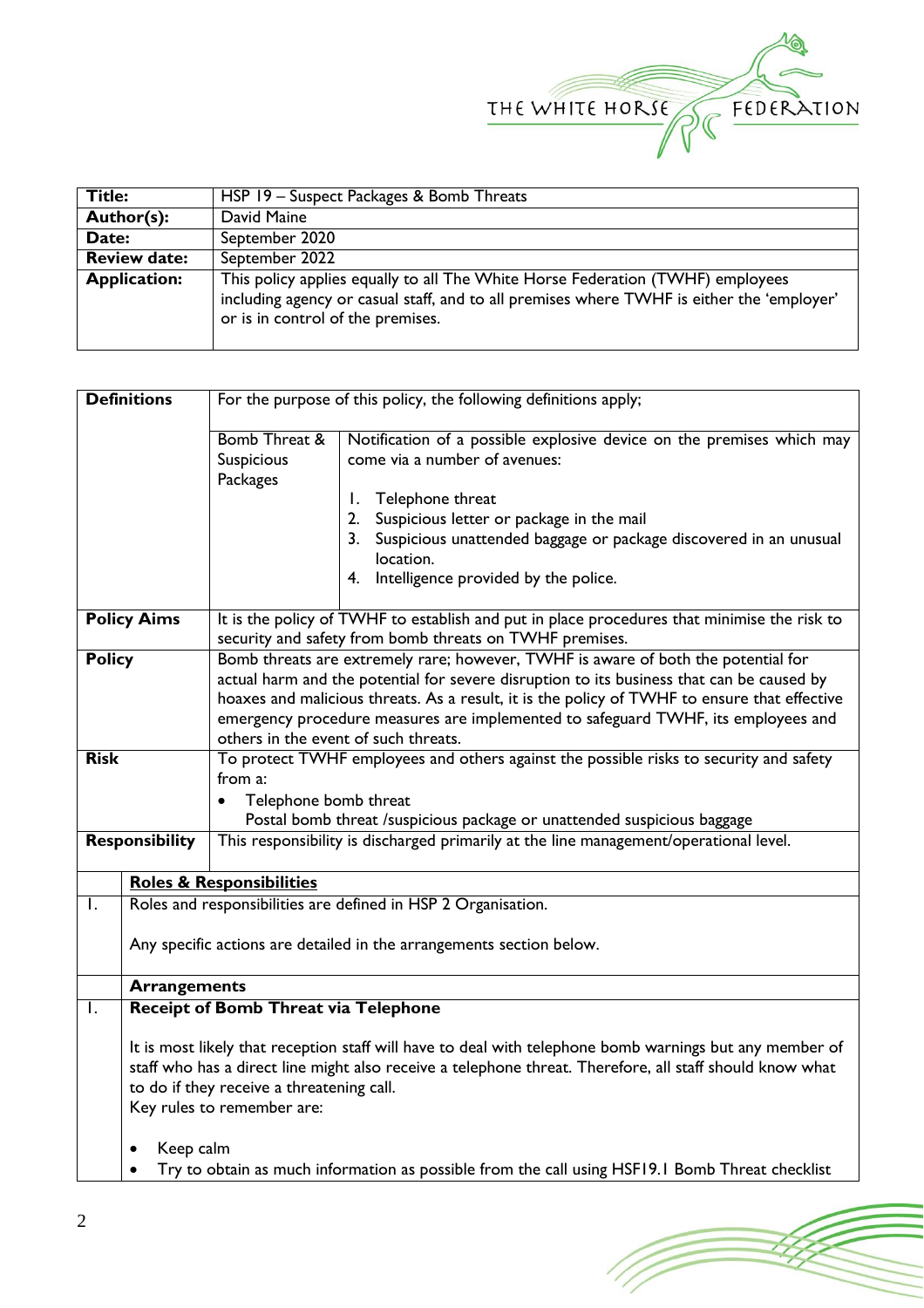

(Topon

|                                                                    | Make a note of the details on the caller display or use the '1471' facility, if available<br>$\bullet$                                                                                                           |  |  |  |  |  |
|--------------------------------------------------------------------|------------------------------------------------------------------------------------------------------------------------------------------------------------------------------------------------------------------|--|--|--|--|--|
|                                                                    |                                                                                                                                                                                                                  |  |  |  |  |  |
|                                                                    | After the call, notify the Police via 999 giving any information received and recorded on the bomb<br>$\bullet$                                                                                                  |  |  |  |  |  |
|                                                                    | threat checklist, and follow their instructions.                                                                                                                                                                 |  |  |  |  |  |
| Notify the Principal or nominated officer immediately<br>$\bullet$ |                                                                                                                                                                                                                  |  |  |  |  |  |
|                                                                    | Use HSF 19.1 Bomb Threat Checklist to prompt your responses<br>$\bullet$                                                                                                                                         |  |  |  |  |  |
|                                                                    | In all cases, whether or not the call is considered to be a credible threat, staff should:                                                                                                                       |  |  |  |  |  |
|                                                                    | Telephone the Police immediately.<br>$\bullet$                                                                                                                                                                   |  |  |  |  |  |
|                                                                    | Inform the Principal or nominated officer.<br>$\bullet$                                                                                                                                                          |  |  |  |  |  |
|                                                                    | Notify either the Chief Executive Officer (CEO) or Chief Operating Officer (COO) and the<br>$\bullet$<br>Director of Estates.                                                                                    |  |  |  |  |  |
|                                                                    | If in any doubt or advice from the police cannot be gained, evacuate the building using the<br>fire evacuation plan and utilise an alternative assembly point as far away from the building<br>as possible.      |  |  |  |  |  |
| $\overline{2}$ .                                                   | Finding a Suspicious Package (Post/Unattended Baggage)                                                                                                                                                           |  |  |  |  |  |
|                                                                    | If a suspicious object is found (Package/Letter/Unattended Baggage)                                                                                                                                              |  |  |  |  |  |
|                                                                    | Do not touch or move the item.<br>$\bullet$                                                                                                                                                                      |  |  |  |  |  |
|                                                                    | If possible, leave a distinctive marker near (not touching) the device.                                                                                                                                          |  |  |  |  |  |
|                                                                    | Move away from the device to a designated control point, leaving lights on.                                                                                                                                      |  |  |  |  |  |
|                                                                    |                                                                                                                                                                                                                  |  |  |  |  |  |
|                                                                    | Report the suspicious package to your line manager immediately giving a description and location.<br>٠                                                                                                           |  |  |  |  |  |
|                                                                    | The Manager on site will have to decide how to respond. In particular they will have to decide whether<br>to evacuate the premises.                                                                              |  |  |  |  |  |
|                                                                    | If the package is considered a genuine threat, contact the Police via 999 and evacuate the building using<br>the normal fire evacuation plan.                                                                    |  |  |  |  |  |
| 3.                                                                 | <b>Co-ordination of Response</b>                                                                                                                                                                                 |  |  |  |  |  |
|                                                                    | On receipt of a bomb threat via telephone or discovery of a suspicious package that is regarded as a<br>genuine threat, the normal evacuation plan should be initiated.                                          |  |  |  |  |  |
|                                                                    | The emergency services must be contacted immediately.<br>٠                                                                                                                                                       |  |  |  |  |  |
|                                                                    | The CEO or COO should also be notified. Utilise the business continuity plan (BCP) once<br>$\bullet$                                                                                                             |  |  |  |  |  |
|                                                                    | evacuation is complete.                                                                                                                                                                                          |  |  |  |  |  |
| 4.                                                                 | <b>Evacuation Plan</b>                                                                                                                                                                                           |  |  |  |  |  |
|                                                                    | To evacuate buildings due to a bomb threat, the evacuation cascade will be conducted by the fire<br>marshals.                                                                                                    |  |  |  |  |  |
|                                                                    | As with fire evacuations, Fire Marshals will carry out a building sweep to ensure everyone has vacated<br>the premises and will direct personnel to a safe evacuation area. Evacuated personnel should wait here |  |  |  |  |  |
|                                                                    | for further instructions. Fire Assembly Points should not be used as in practice they are too close to                                                                                                           |  |  |  |  |  |